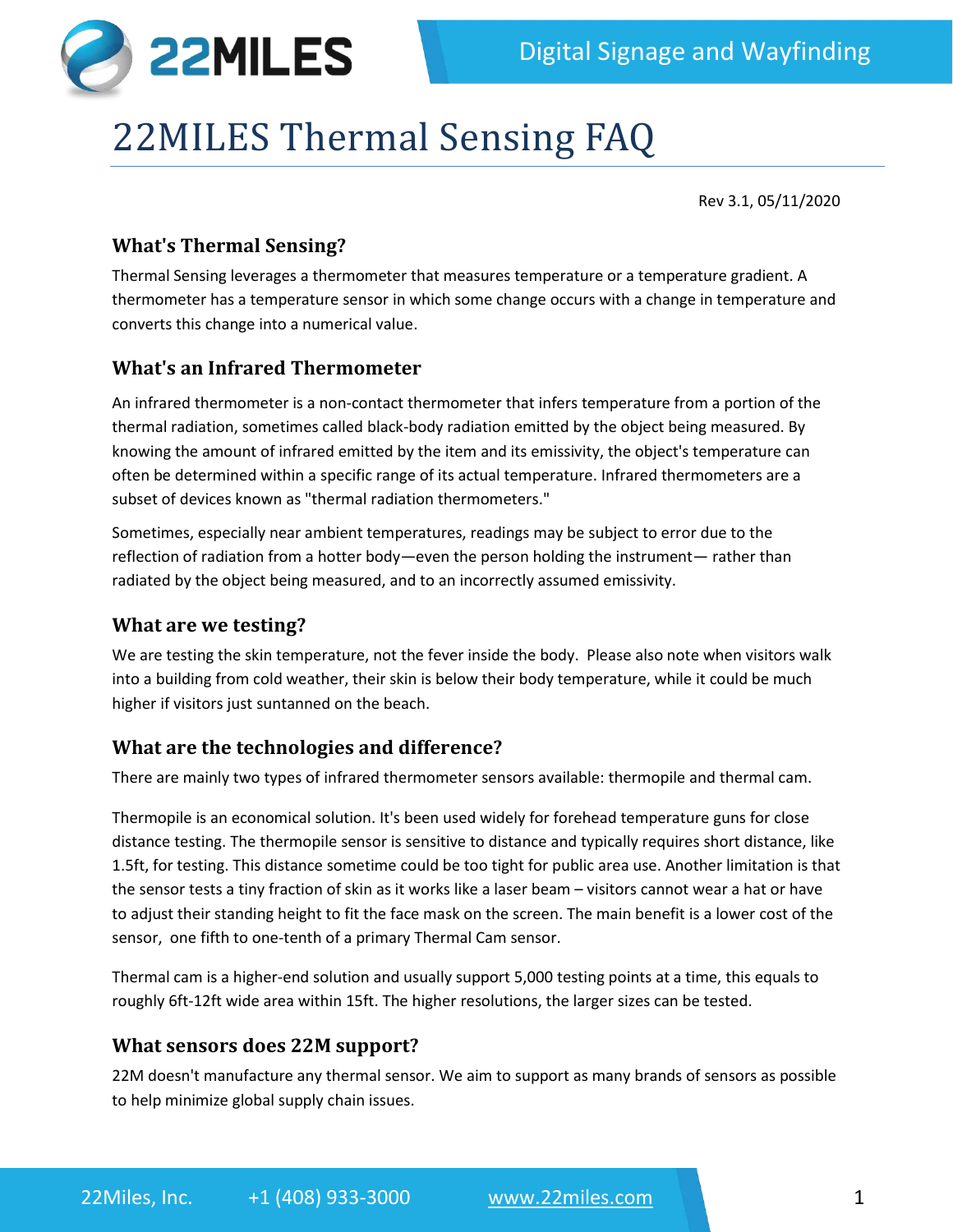

22M, after numerous research, by default ships FLIR sensors. FLIR Systems is the world's largest commercial company specializing in the design and production of thermal imaging cameras, components, and imaging sensors. FLIR, based in Wilsonville, Oregon, is a component of the S&P 500 index with annual revenues in excess of \$1.5 billion annually as of 2014.

22M also has finished support sensors from a few other vendors.

# **What's the value of 22M Thermo Sensing Systems?**

The first topic ever about Thermo Sensing is: what's the accuracy. FLIR's most sensors, from FLIR ONE to E95, has the same accuracy level at ±2°C (±3.6°F) for ambient temperature 15°C to 35°C (59°F to 95°F). That means 38°C (100.4°F) with ±2°C (±3.6°F) would cove most common body temperature, and we need something better. 22M team works on Machine Learning algorithms to train the system for calibration and reduce drifting.

22M, with 12-year digital signage and interactive software experience for all industries, has also developed several applications tailored for the US market. 22M has DoD and other security certifications to guarantee particular data has been well taken care of per each customer's unique requirements.



Figure 1. Raw logs of our lab monitoring of black-body source in different temperature

# **What's the accuracy?**

The accuracy depends on each sensor supported. As well as, How many training parameters have been taken into consideration in the delivery package. Without room temperature and humidity accessory, FLIR sensor can be ±0.3°C (±5.5°F) at 20°C (68°F) and 40% RH at 4ft distance. If your facility has a very different ambient environment, please let us know, and we will work on a unique training environment for you.

In a multi-user tracking scenario, we would recommend including a black-body source (temperature reference).